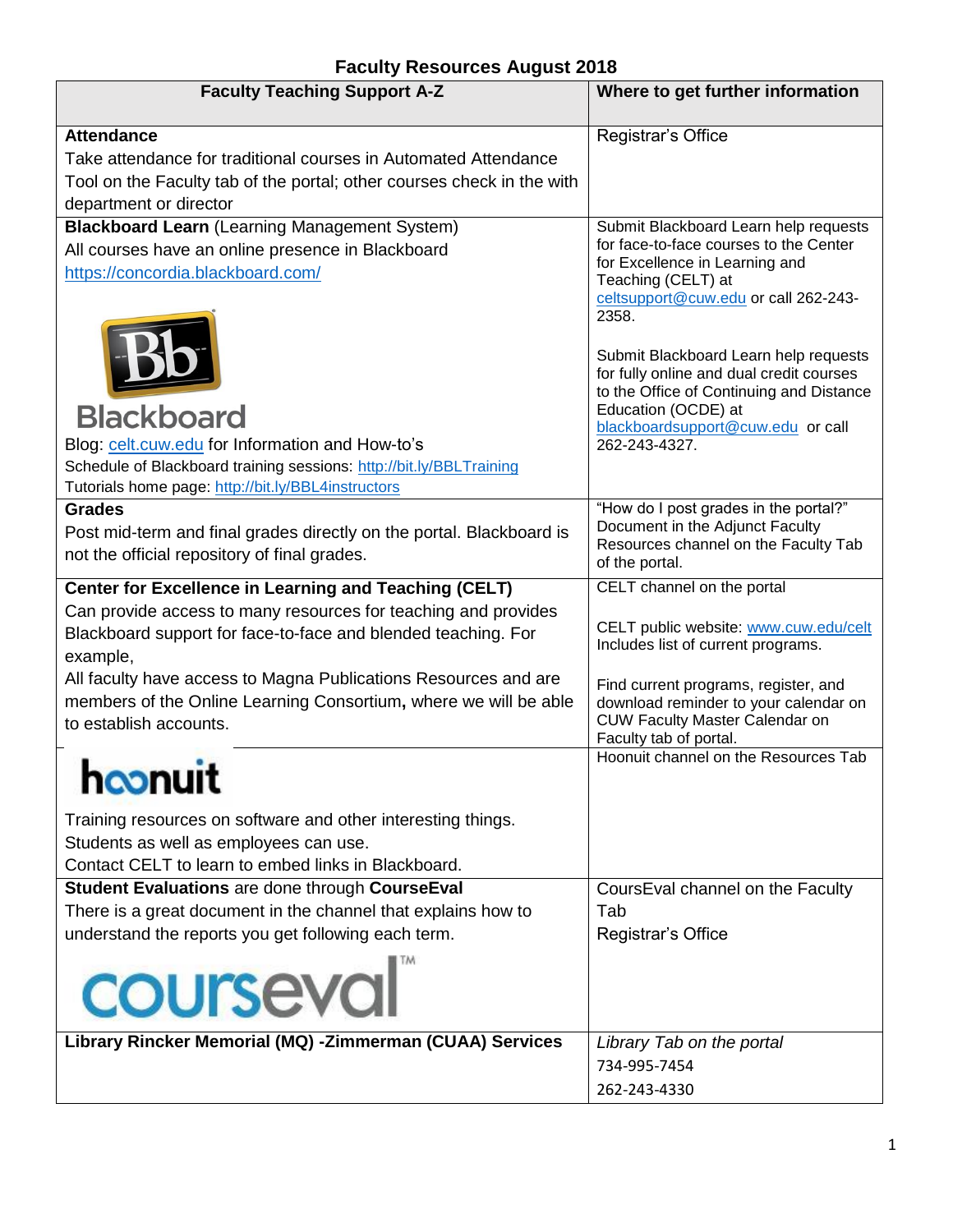| <b>Qualtrics (online) Survey Tool</b>                                                            | <b>Qualtrics Accounts Channel,</b>   |
|--------------------------------------------------------------------------------------------------|--------------------------------------|
| Accounts connected to our enterprise license are available to all                                | Resources tab of the portal          |
| faculty and staff.                                                                               | <b>Elizabeth Evans</b>               |
|                                                                                                  | 262-243-4283                         |
| <b>qualtrics SP EXPERIENCE</b>                                                                   | Elizabeth.evans@cuw.edu              |
| Faculty Research & Scholarship Support A-Z                                                       | Where to get further information     |
|                                                                                                  |                                      |
| CITI (Responsible Conduct of Research Training for Faculty)                                      | Committee for Scholarship Integrity  |
| All faculty must complete this online training. If you are doing                                 | (CSI)                                |
| human subjects research, you will also need "Biomedical Research                                 | Link on Research and Scholarship     |
| Basic Refresher" or "Social Science and Behavioral Research Basic                                | channel on the portal, Faculty tab   |
| Refresher". You will need evidence of passing the latter to submit                               |                                      |
| with IRB proposals.                                                                              |                                      |
| <b>Concordia Intramural Research Grant (CIRG)</b>                                                | <b>CIRG Grant Committee</b>          |
| Internal grant awards for full-time faculty research projects. These                             | <b>Beth Buckley</b>                  |
| grants are intended to function as seed money in obtaining                                       | 262-243-2766                         |
| additional funding from outside sources.                                                         | Beth.buckley@cuw.edu                 |
|                                                                                                  |                                      |
| Application window December 1 - February 1 for following year.                                   |                                      |
| <b>Concordia Intramural Teaching Grant (CITG)</b>                                                | Elizabeth Evans, CELT                |
| Internal grant for full-time faculty innovation in a course taught,                              | 262-243-4823                         |
| including expenses and a faculty stipend. Also supports                                          | www.cuw.edu/celt                     |
| Scholarship of teaching and Learning (SOTL) projects.                                            | Application in Forms Repository on   |
|                                                                                                  | the portal Resources tab and in      |
| Application window March 1 - June 1 for following year                                           | CELT channel on portal Faculty tab   |
| <b>Faculty Scholarship Week</b>                                                                  | <b>Faculty Scholarship Committee</b> |
| Peer-reviewed presentation and poster opportunities each fall.                                   | Leah Dvorak & Julie Dresen           |
| Faculty Scholarship Week 2018 will be October 22-26; we<br>$\bullet$                             | Leah.dvorak@cuw.edu                  |
| hope to have events on both campuses again. September<br>13 is deadline for abstract submissions | Julie.Dresen@cuw.edu                 |
| A poster session will be held Monday, October 22, 2018 in the                                    |                                      |
| Terrace Room on the Mequon campus (Ann Arbor location TBD);                                      |                                      |
| there will be snacks                                                                             |                                      |
| Presentations will take place on Wednesday, October 24,                                          |                                      |
| Thursday, October 25, and Friday, October 26, 2017 in the                                        |                                      |
| Lakeshore Room on the Mequon campus (Ann Arbor location                                          |                                      |
| TBD); lunch will be provided<br><b>Grant Support</b>                                             | Office of Research and Sponsored     |
| Grant identification, writing support (pre-award process), post-                                 | Programs (OSP)                       |
| award support, grant-writing workshops. Contact the OSP for any                                  | <b>Julie Dresen</b>                  |
| grant inquiries, as all research grants must be submitted through                                | 262-243-2794                         |
| the OSP                                                                                          | Julie.dresen@cuw.edu                 |
|                                                                                                  |                                      |
| <b>qrant lor</b> war                                                                             | See also Office of Sponsored         |
|                                                                                                  | Programs (OSP) channel on the        |
| Bu Cazoodle                                                                                      | portal, Faculty Tab or the           |
|                                                                                                  | <b>CUW</b> website                   |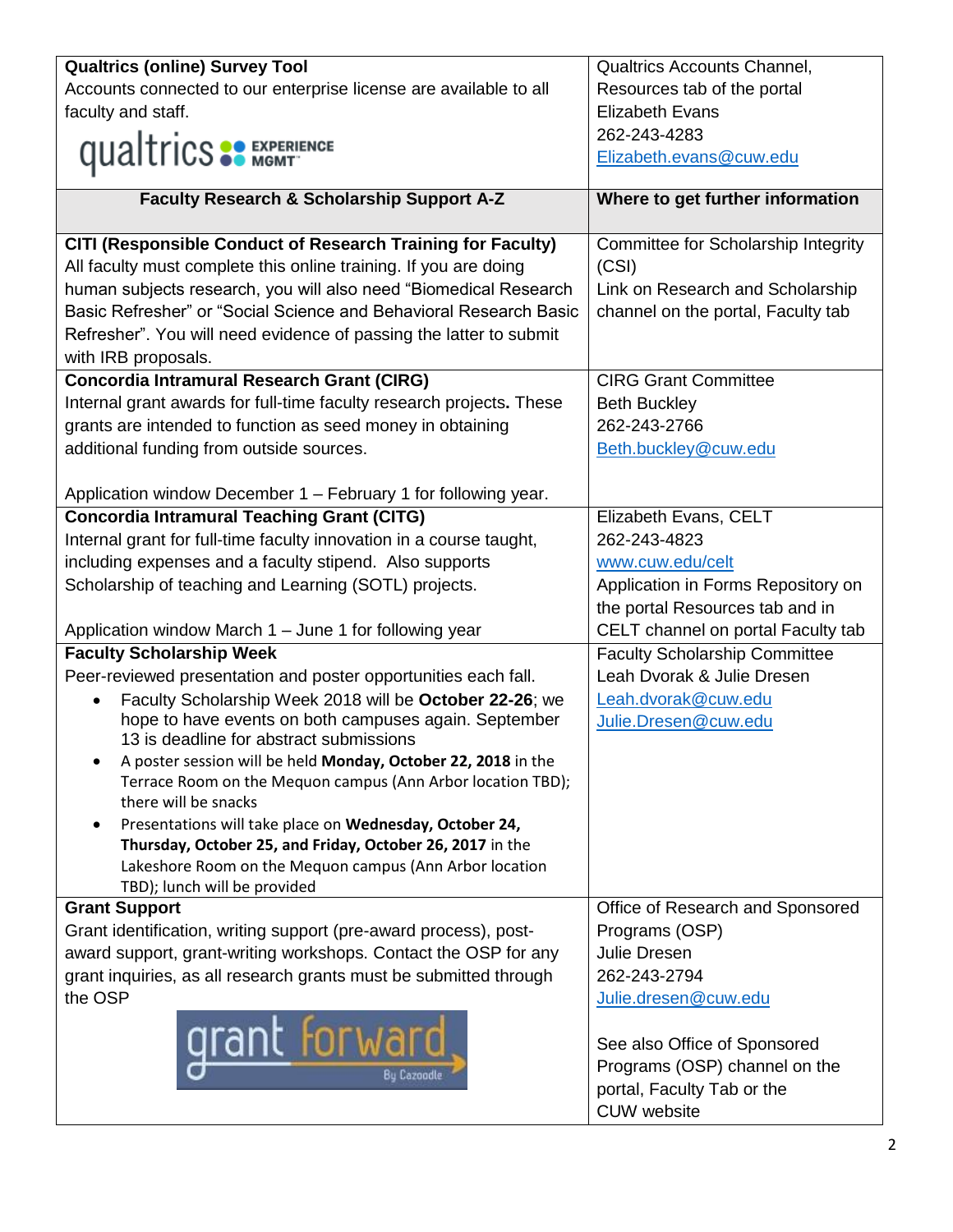| Grant Forward funding database of grant opportunities from                                                                                                                                                                                                                                  |                                    |
|---------------------------------------------------------------------------------------------------------------------------------------------------------------------------------------------------------------------------------------------------------------------------------------------|------------------------------------|
| Federal, state, corporate and family foundations, and association                                                                                                                                                                                                                           |                                    |
| sponsors. CUW/CUAA faculty can search this database to locate                                                                                                                                                                                                                               |                                    |
| funding for scientific research, conferences, program funding,                                                                                                                                                                                                                              |                                    |
| faculty development, training or scholarship grants, capital,                                                                                                                                                                                                                               |                                    |
| equipment, and fellowships, or set alerts to track specific                                                                                                                                                                                                                                 |                                    |
| opportunities.                                                                                                                                                                                                                                                                              |                                    |
| Register to get emails when grants open in your areas of interest.<br>Additionally, faculty members are encouraged to upload their CV<br>into the database. Each word in your CV becomes a searchable<br>term that the system will use to match funding based on your area<br>of expertise. |                                    |
| Cayuse 424<br>Cayuse 424 Proposal Creation Software                                                                                                                                                                                                                                         |                                    |
| <b>Institutional Review Board (IRB)</b>                                                                                                                                                                                                                                                     | Links on "Research and             |
| Reviews research proposals involving human subjects                                                                                                                                                                                                                                         | Scholarship" Channel on the portal |
|                                                                                                                                                                                                                                                                                             | Faculty tab.                       |
| <b>Animal Care and Use Committee (IACUC)</b>                                                                                                                                                                                                                                                |                                    |
| Reviews research proposals involving animals                                                                                                                                                                                                                                                |                                    |
| Rincker Memorial (MQ)/Zimmerman (CUAA) Services                                                                                                                                                                                                                                             | Library Tab on the portal          |
| One-on-one support for online search strategies, InterLibrary loan                                                                                                                                                                                                                          | 734-995-7454                       |
| requests, tools to identify journal metrics and impact, copyright fair                                                                                                                                                                                                                      | 262-243-4330                       |
| use issues, use of citation management tools.                                                                                                                                                                                                                                               |                                    |
| <b>Qualtrics (online) Survey Tool</b>                                                                                                                                                                                                                                                       | Qualtrics Accounts Channel,        |
| Accounts connected to our enterprise license are available to all                                                                                                                                                                                                                           | Resources tab of the portal        |
| faculty and staff. Student research assistants can have accounts                                                                                                                                                                                                                            | Elizabeth Evans, 262-243-4283      |
| under the supervision of a Concordia employee.                                                                                                                                                                                                                                              | Elizabeth.evans@cuw.edu            |
| <b>qualtrics SP EXPERIENCE</b>                                                                                                                                                                                                                                                              |                                    |
| <b>Research Methodologist</b>                                                                                                                                                                                                                                                               | Angela Walmsley                    |
| Assistance with all aspects of research: developing your question,                                                                                                                                                                                                                          | 262-243-2138                       |
| choosing a method, data analysis and:                                                                                                                                                                                                                                                       | Angela.walmsley@cuw.edu            |
| • Brainstorming potential research projects                                                                                                                                                                                                                                                 |                                    |
| • Developing research questions and/or hypotheses                                                                                                                                                                                                                                           | Link to more information on the    |
| • Choosing appropriate research methodology techniques to                                                                                                                                                                                                                                   | "Research and Scholarship" on the  |
| address your research questions                                                                                                                                                                                                                                                             | Faculty tab of the portal          |
| • Sampling and data collection techniques and set-up                                                                                                                                                                                                                                        |                                    |
| • Entering data into SPSS and/or how to run output on SPSS                                                                                                                                                                                                                                  |                                    |
| • Assisting with the proper way to write up statistical results                                                                                                                                                                                                                             |                                    |
|                                                                                                                                                                                                                                                                                             |                                    |